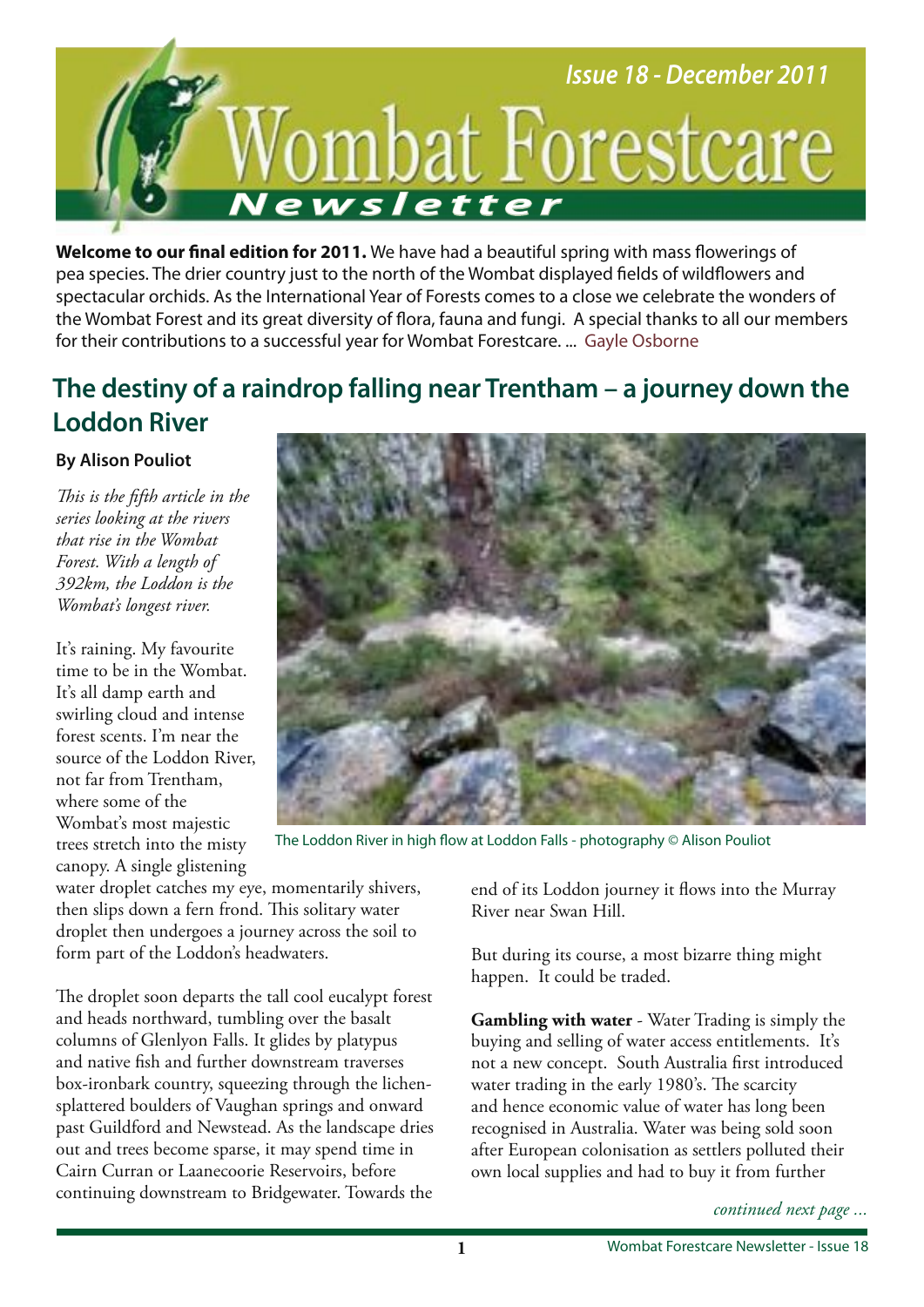upstream. Australian history is deeply embedded in a succession of struggles for water across every state and territory. But has it all gone too far? At some point water has ceased to belong to the rivers, to the catchments and to all the life it supports. Something is seriously odd when a government must buy or buy back water to allow it to flow down a river. Water has become tradable property, and if you're lucky enough to have a 'water access entitlement', you can sell your water allocation for a decent proft. But what are the real costs of applying market principles to water and has its commodifcation had any real beneft to the rivers?

**Aquatic connections** - In previous articles I've lamented the loss of human connection with the environment. This disconnection often stems from the tendency to view humans as separate from 'nature'. Our current day approach to water, to water markets, to water trading, to water as a commodity, is a prime example of this rift. It seems, strangely, that many also view water as separate from the environment. Yet surely we're all fully aware that this



photography © Alison Pouliot

is the same environment to which we're all inextricably linked. We tend to forget that that the economy is a mere overlay on the environment; that is, it's the environment underpins the economy, not the contrary. Yet economic interests inevitably take priority over environmental interests.

I don't pretend for a moment to understand the complexities of economics, but surely the ethics of applying economic principles to water is dubious. It's a commonly voiced argument that water trading promotes more efficient allocation as market-based price encourages users to allocate resources from low to high value activities, but the environmental and social impacts have been largely overlooked. Part of the problem stems from the belief that everything is quantifable and can be slotted neatly into economic models. But can one put a fgure value on the sense of well-being inspired by a chorus of croaking frogs, the joy of watching a heron take flight, or a fish population able to survive because it still has some water in which to swim? Critics may view this simply as green sentimentality, but is this not the stuff that keeps us sane and whole, ignites our imaginations, gives meaning to our existence and defnes what it is to be human? Is it not simply about making wise decisions to protect the very surrounds that allow us to exist? Despite the spin of economists and politicians, not everything is measurable in this world.

It seems that water trading has been very cleverly marketed and supports the fallacy that water can be sold without environmental consequences. Yet many highly regarded scientists argue that water trading is neither environmentally nor economically viable. Such a scenario might work in a country with surplus supply. But that country isn't Australia. We still don't seem to fully appreciate the value of rainwater as a resource. Only under the pressures of drought did governments fnally wake up to the beneft of installing household water tanks. Token water saving campaigns have done little to shift our position as the country with the highest per capita water-use in the world. Given that we live on the world's driest inhabited continent, surely it comes back to real human responsibility and conscious and efficient water use.

**Common sense** - While there may be many parallels between environmental and economic modelling, in regard to water trading, economic measures appear fundamentally incompatible with environmental Reflections on the Loddon south of Vaughan Springs principles. When environmental principles don't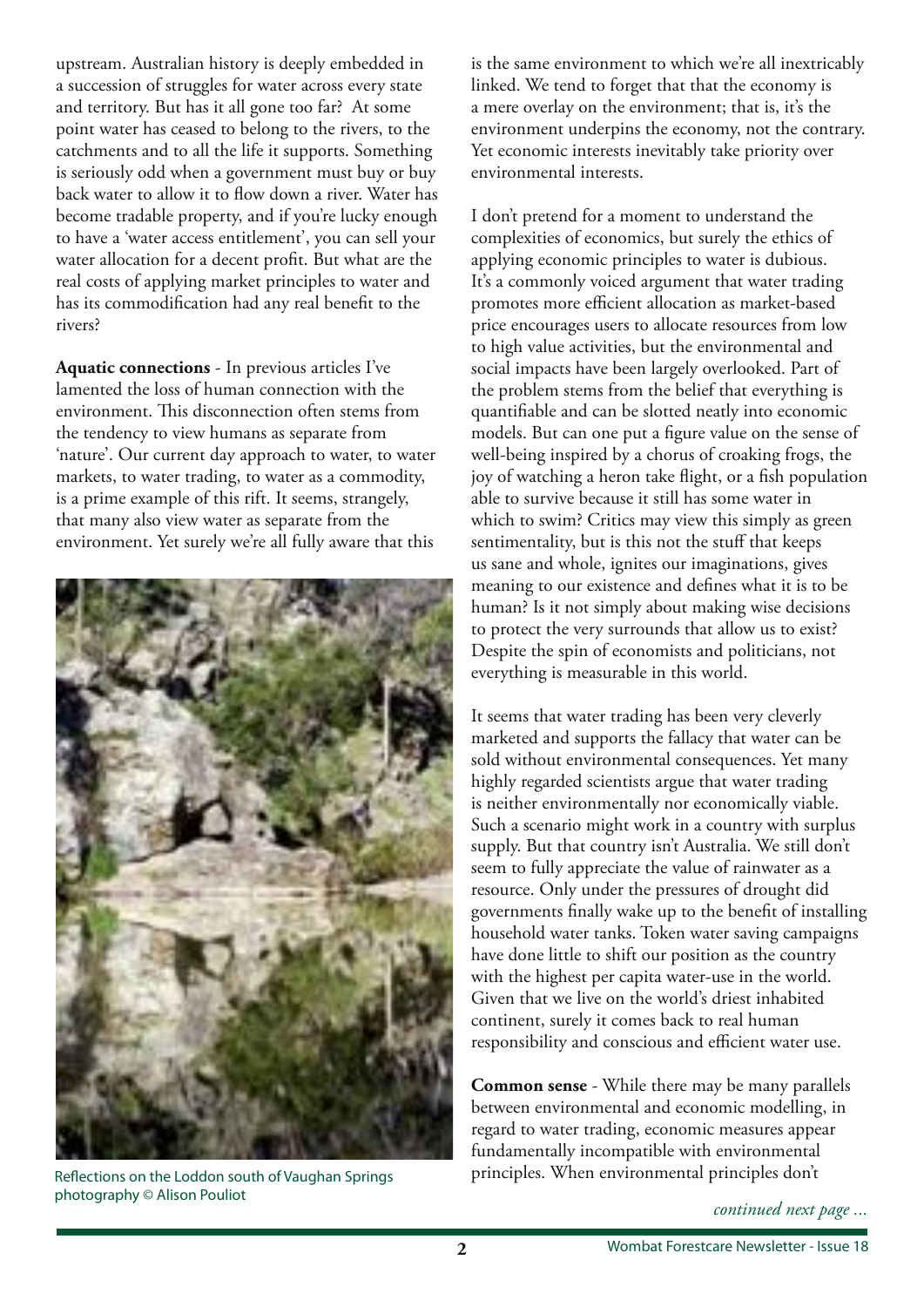align with economic priorities, the environment essentially gets shafted. My intention isn't to reproach water policy makers, many of whom are highly regarded colleagues with genuine environmental concerns. Yet we should continue to question the propaganda of government schemes such as water trading and emissions trading that protects the dirtiest polluting industries by allowing them to ignore environmental standards by simply buying the 'right to pollute'. It seems, sadly, that the more become embroiled we become in the water debate, the more we lose sight of good old common sense.

Returning to the Loddon, I hope that one day we will regard water, rivers, the Loddon, as something more than a mere utility. I believe that we are slowly developing a sense of stewardship and responsibility to reverse, where still possible, the past abuses of our river systems. To do so, we must frst reconcile the 'imagined division' between the natural environment and humanity.

We know that water is precious. Water in the Wombat that rolls into the Loddon is especially precious as it supports a swag of threatened species such as growling grass frogs and powerful owls. The Loddon catchment was once a supply of water, fsh and other fauna for the Dja Dja Wurrung and other Aboriginal peoples. They inherently understood this environment and were inseparable from the land. From their connectedness, we can begin to understand their belonging and responsibility for the natural environment. And from this, we too can learn how



The Loddon squeezes past lichen-covered boulders near Glenluce - photography © Alison Pouliot

to reconnect with the environment, with the Loddon River. The choice is ours. It's never too late to think diferently. **www.alisonpouliot.com**

### **Painted Cup Moth (Doratifera oxleyi)**

Great swathes of the eucalypts of the Hepburn Regional Park and the Upper Loddon area have been defoliated by this little guy and his/her mates. The caterpillar is a member of the Limacodidae family and most likely is the fnal instar of *Doratifera oxleyi*, the Painted Cup Moth.

When inspecting this caterpillar take great care to avoid the yellow stinging hairs. We will describe the life cycle in our next issue.

If you are trying to identify a caterpillar, moth or butterfy a great resource is: http://lepidoptera.butterfyhouse.com.au/ but be warned it may be harder than you think.



Caterpillar - photography © Gayle Osborne